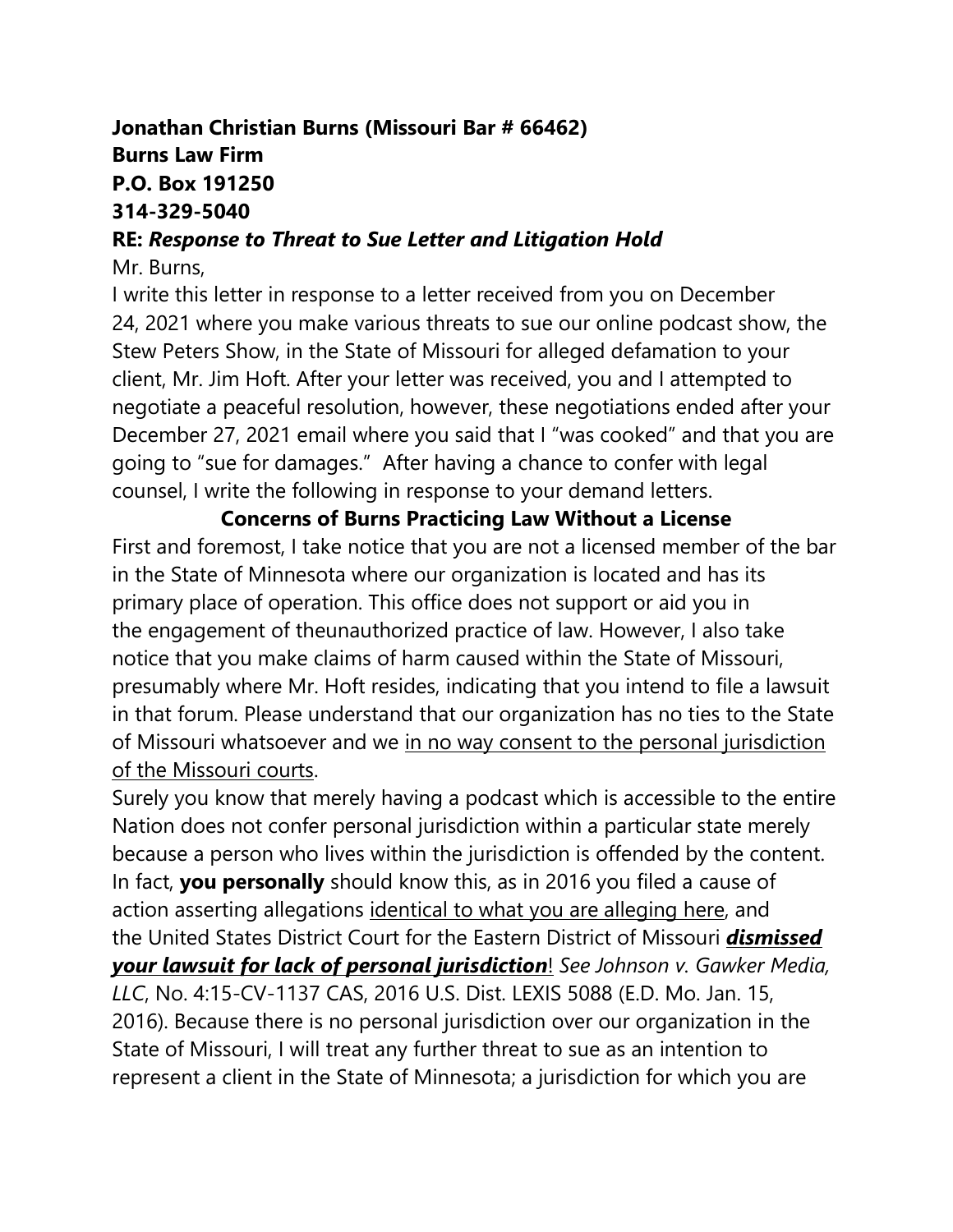not an attorney. Although you are technically *not* a lawyer, I will nevertheless address the remainder of your arguments herein.

# **Mr. Hoft, A Public Figure, Was Not Defamed**

Second, I will address the merits of your alleged claim of defamation "with actual malice." As a preliminary matter, Mr. Hoft is a public figure as that term has been defined by the United States Supreme Court and the Supreme Court of Minnesota. Public figures are classified into three categories: (1) rare involuntary public figures; (2) celebrities and persons assuming prominent roles in the affairs of society; and (3) limited purpose public figures who thrust themselves to the forefront of particular public controversies in order to influence the resolution of the issues involved and who invite attention and comment. *Stepnes v. Ritschel*, 771 F. Supp. 2d 1019, 1043 (D. Minn. 2011). Individuals falling within in these public figure categories are required to show a higher level of fault than purely private plaintiffs because: (1) public figures usually enjoy significantly greater access to the channels of effective communication and are thus better able to counter false statements and protect themselves from the harm caused by defamatory speech; and (2) public figures have voluntarily exposed themselves to increased risk of injury from defamatory falsehood concerning them. *Id*. Once it is shown that the complainant is a public figure, the complainant must prove actual malice to prevail on his defamation claim. *Id*. at 1047. The actual malice standard requires a plaintiff to prove by clear and convincing evidence that a challenged statement was made "with knowledge that it was false or with reckless disregard of whether it was false or not." *Id*. (quoting *New York Times Co. v. Sullivan*, 376 U.S. 254, 280, 84 S. Ct. 710, 11 L. Ed. 2d 686 (1964). To show "reckless disregard," a plaintiff must prove the defendant made the statement "while subjectively believing that the statement [was] probably false." *Id*. (internal citation omitted). The evidence must be sufficient "to permit the conclusion that the defendant in fact entertained serious doubts as to the truth of [the] publication." *Id*. (quoting *St. Amant v. Thompson*, 390 U.S. 727, 731, 88 S. Ct. 1323, 20 L. Ed. 2d 262 (1968). As such, "[m]alice is more than mere negligence and probably even more than highly unreasonable conduct." *Id*. (internal citation omitted).

In this case, it is obvious that Mr. Hoft is the *paradigm* of a public figure. Mr. Hoft, the face of his own news network namedThe Gateway Pundit, satisfies the criteria of a public figure under each of the three categories set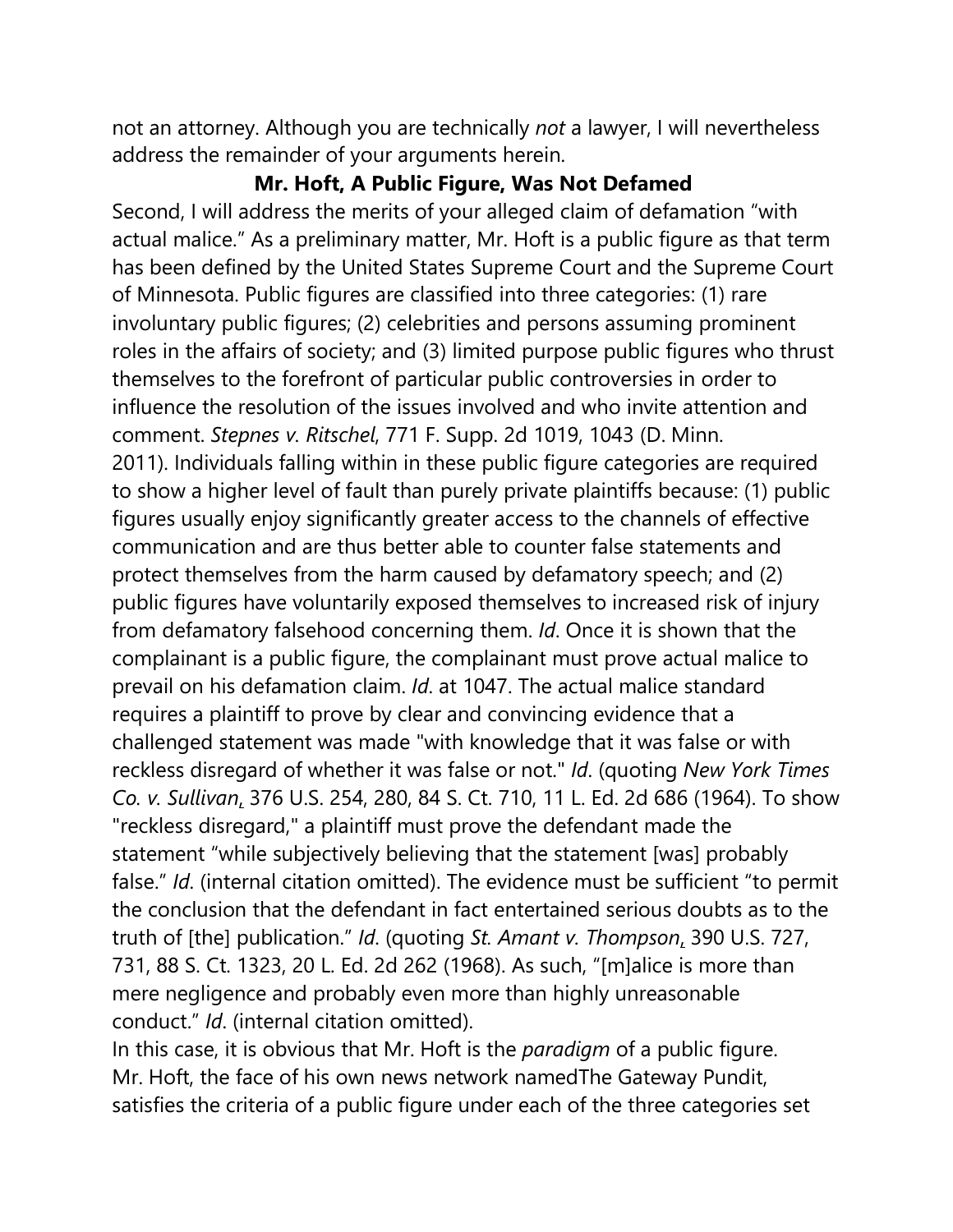forth in *Stepnes*. Reading about Gateway Pundit and Mr. Hoft's work through the organization, the evidence is overwhelming that Mr. Hoft is someone who is constantly thrusting himself to the forefront of some of *the* 

*most contentious and controversial public controversies of our lifetime*. Because Mr. Hoft is a public figure, Mr. Hoft must show that a false statement was made "with knowledge that it was false or with reckless disregard of whether it was false or not." Here, The clip subject to this dispute can be found here: [https://rumble.com/vrb0wm-baked-alaska-accused-of-being-a-fed](https://rumble.com/vrb0wm-baked-alaska-accused-of-being-a-fed-exclusive-goionet-responds-to-jim-hoft.html)[exclusive-goionet-responds-to-jim-hoft.html.](https://rumble.com/vrb0wm-baked-alaska-accused-of-being-a-fed-exclusive-goionet-responds-to-jim-hoft.html) The clip is a news interview done on the Stew Peters show where Stew Peters states that there have been rumors that Mr. Hoft flies to other countries to engage in wild sex parties/orgies where he obtains sexual favors from other men. During this same interview, Peters states that the person Mr. Hoft is married to is a "young boy" and an authentic photograph was shown depicting his husband's youthful appearance. The photograph depicts Mr. Hoft and his young husband, Jezreel Morano, who is approximately twenty-nine (29) years of age. Mr. Hoft is approximately sixty (60) years old. Nowhere is the word "pedophile" mentioned in the broadcast nor was there any statement that Mr. Morano or the other sexual partners Mr. Hofthas had are underage. Merely referencing a "rumor"—clearly disclosed as such—and referencing Mr. Hoft's husband—thirty-one (31) years Mr. Hoft's junior—as a "young boy" fails to suffice the high barneeded to show that Peters made a false and defamatory statement with knowledge that it was false or with reckless disregard of whether it was false or not. The legal definition of "pedophile" is as follows:

An adult attracted to children as objects of sexual gratification. A pedophile is an adult with a persistent attraction to children as a source of sexual gratification, whether or not the adult acts on the attraction.

*See* Pedophile (Pedophilia), *The Wolters Kluwer Bouvier Law Dictionary Desk Edition* (2012). Nowhere, in any publication made by Stew Peters, his organization, or his affiliates, has there been any allegation that Mr. Hoft is "is an adult with a persistent attraction to children as a source of sexual gratification." Nor, for that matter, has anyone ever contended that Mr. Hoft has engaged in sexual activity with someone below the age of eighteen years. All that was said was that there was a rumor going around that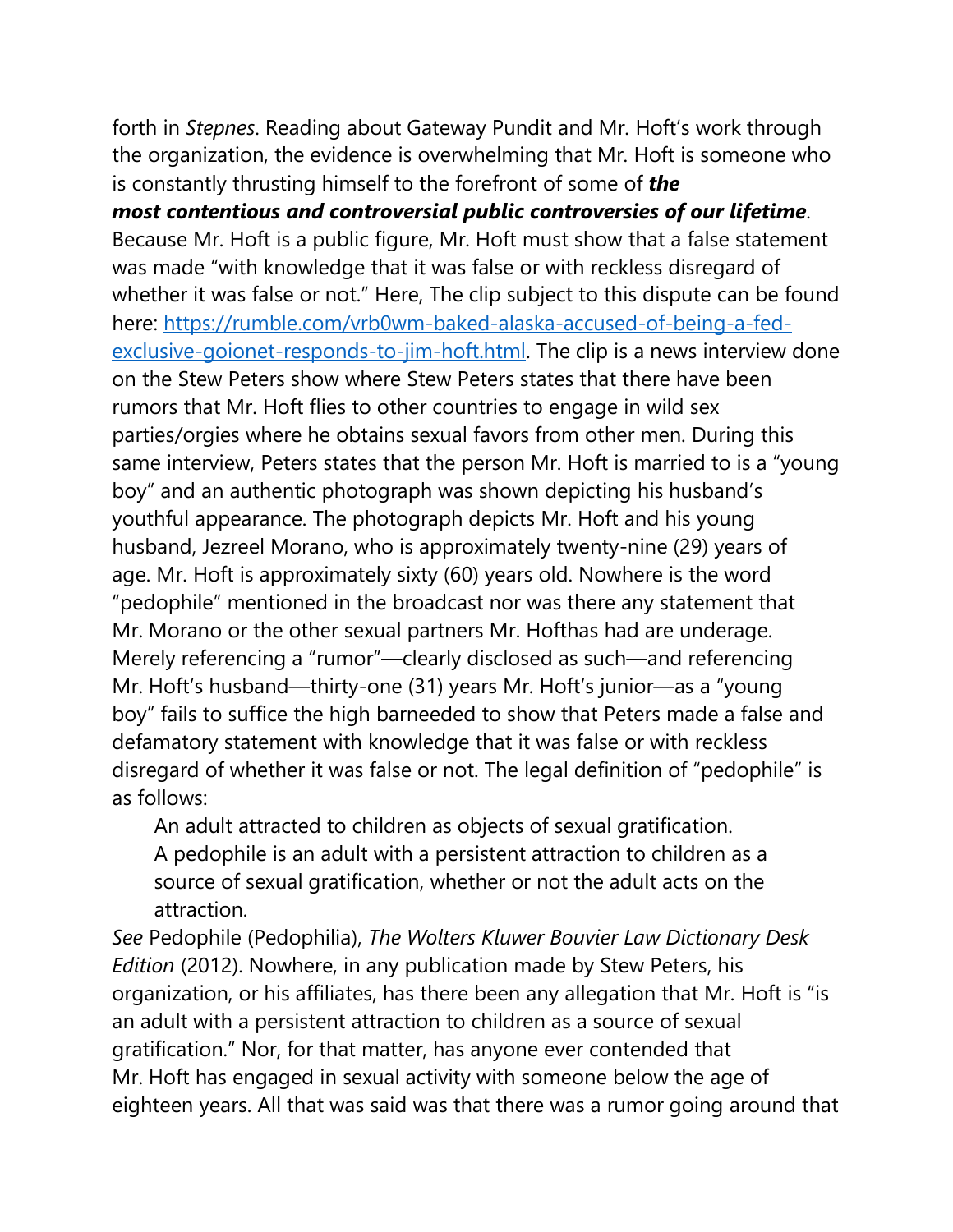Mr. Hoft likes to travel to other countries to engage in sex orgies and that Mr. Hoft is married to someone thirty-one years his junior.

For these reasons, no defamation took place in the way you describe and any complaint filed in any state or federal court will be vexatious and knowingly filed in direct violation of FRCP Rule 11. Should you proceed to file a frivolous lawsuit, because you have been notified in advance that your claim is patently frivolous, you will *waive* any argument that your conduct does not violate Rule 11.

**Stew Peters Plans to Pursue A Claim Against Burns**

On December 24, 2021 when you first contacted me with this quarrelsome exploit, falsely accusing myself and the Stew Peters Show of defaming your client "with malice" by supposedly calling him a pedophile, you made the decision to turn around and blast these false allegations to Red Voice Media the Stew Peters Show's main affiliate—and you did so with the bad faith motive of sabotaging the business relationship between these organizations. Your tactic worked; Red Voice Media has officially cut all ties with myself and the Stew Peters Show based on the false allegations you made to them. The sabotaging of this relationship is going to cost me significant financial harm. You knew the allegations were false when you made them to my affiliates because a simple listen to the ten minute long video in question would have shown that your allegations were blatantly false, and there was no objective reason for you to have contacted a third party with no involvement in the conduct you falsely accused me of.

I am enlisting the services of a seasoned trial attorney and we are going to sue you for tortious interference with contractual relations in the State of Minnesota. Unlike the frivolous lawsuit you were about to file, the complaint I file *will* be sufficient for the exercise of personal jurisdiction under Minnesota's long arm statute because you have intentionally directed conduct into the state with the intent of committing an intentional tort in Minnesota and causing harm to a resident of the forum. I am going to have my attorney file a claim with your malpractice carrier this week.

## **CONCLUSION**

You are to CEASE AND DESIST your harassing conduct towards Peters, his organization, and his affiliates. Furthermore, you are to CEASE AND DESIST the unauthorized practice of law in the State of Minnesota until such time that you sit for the Minnesota Bar Exam and become licensed. Moreover, you